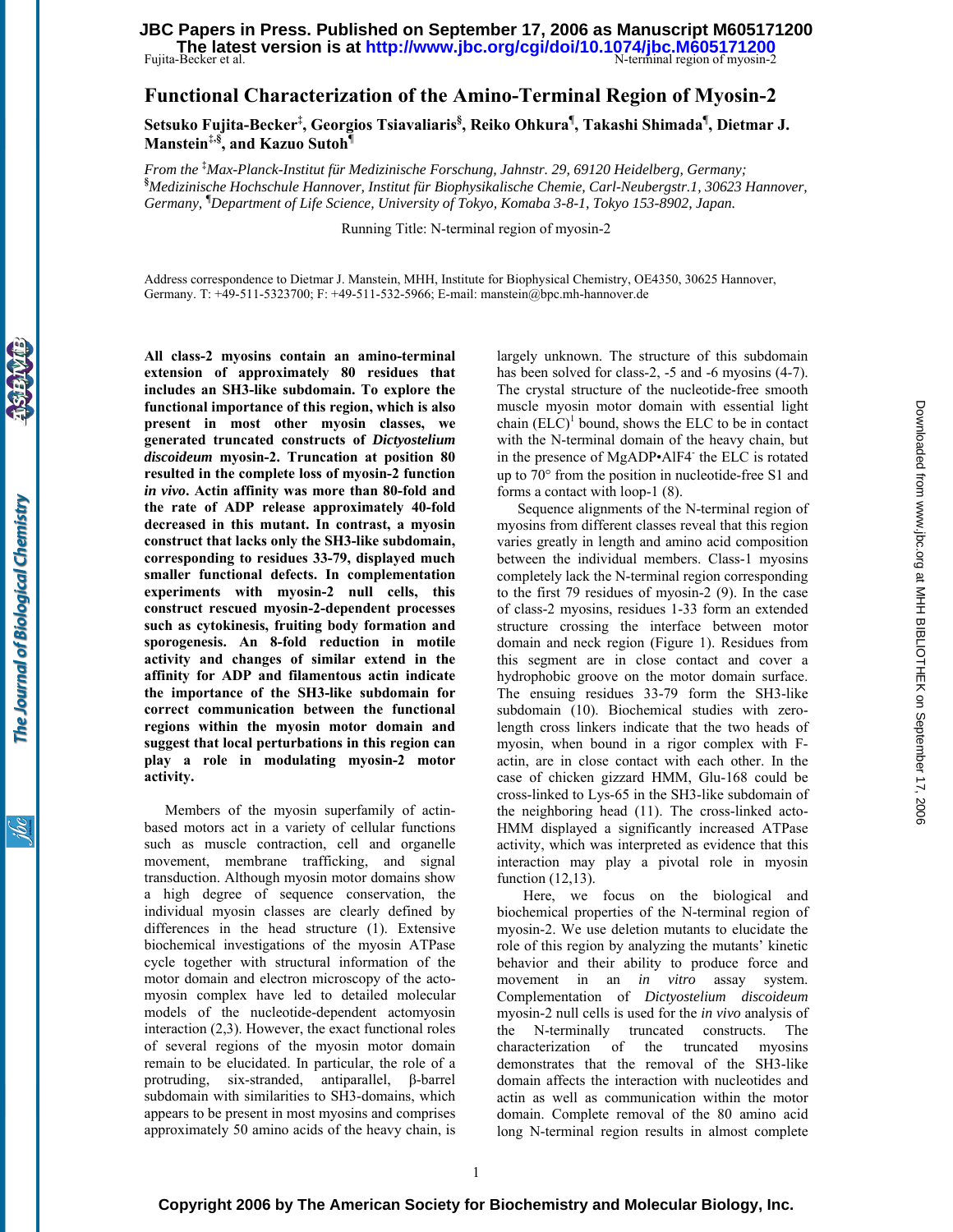loss of function and greatly aberrant kinetic properties.

#### EXPERIMENTAL PROCEDURES

*Plasmid construction and transformation* **–** Standard chemicals were purchased from Sigma, restriction enzymes were obtained from MBI-Fermentas (St. Leon-Roth, Germany) and New England Biolabs (Frankfurt, Germany). *Escherichia coli* strain XL1Blue (Stratagene, Heidelberg) was used for amplification of plasmids. All cloning was performed using standard procedures. The expression vectors for the production of the individual myosin constructs were based on the extrachromosomal vector pDXA-3H (14). Two types of N-terminally modified *Dictyostelium* myosin-2 constructs were generated: ∆N1-constructs have the first N-terminal 80 amino acids deleted and ∆N2-constructs have residues Y34-N78, corresponding to the SH3-like domain, replaced with the tripeptide GTG (Figure 1).

Plasmid pSA1 encodes for the expression of fulllength *Dictyostelium* myosin-2 and carries the sequence of a C-terminal  $His<sub>8</sub>$ -tag as described previously (15). PCR-directed mutagenesis using pSA1 as template resulted in the generation of myosin constructs p∆N-1-myosin and p∆N2-myosin encoding full-length myosin-2 with completely or partially truncated N-terminus, respectively. In p∆N2-myosin the base triplets encoding Tyr34 to Asn78 were deleted and replaced with the sequence GGTACCGGT to introduce a *Kpn*I-AgeI site in the pSA1 plasmid. The N-terminal sequence was changed to introduce a *BamH*I site. Accordingly, the N-terminus of ∆N2-myosin starts with Met-Asp-Pro and residues Tyr34 to Asn78 are replaced by the tripeptide Gly-Thr-Gly (Fig.1). Subcloning of the 2 kb *Sal*I-*BstX*I gene fragments from p∆N-1-myosin or p∆N2-myosin into pM761 (16) produced constructs p∆N-1-M761 and p∆N2-M761, respectively, encoding the myosin-2 motor domain with truncated N-terminus. *Dictyostelium* AX3- ORF<sup>+</sup> cells were used for the production of the motor domain constructs. Wild-type myosin and Nterminal truncated full-length myosins ∆N1-myosin and ∆N2-myosin were produced in the mhcA<sup>-</sup> null cell line HS1 (17). Transformations were performed by electroporation (18). Transformants were screened for protein production as described previously (15). Cell lines producing near wild-type levels of the recombinant myosins were selected for further analysis.

*Protein expression and purification* **–** *Dictyostelium*   $AX3-ORF<sup>+</sup>$  cells producing the motor domain constructs and ∆N2-myosin myosins were grown as described previously (*15*). Cells producing ∆N1 myosin myosin were grown on 26cm x 26cm plastic plates filled with 100mL HL-5C medium. The confluent plates were incubated additionally for 24 hours on gyratory shakers at 40 rpm before harvesting. Myosin null cells (HS1) transformed with pSA1, p∆N1-myosin or p∆N2-myosin produced levels of full-length myosin and Nterminally truncated myosins similar to that of wildtype AX3-Orf<sup>+</sup>-cells (data not shown). The differences in molecular weight between the myosins were determined by SDS-PAGE using a 4 to 12% gradient (data not shown). The motor domain constructs were purified by  $Ni<sup>2+</sup>-NTA$ chromatography giving yields of 4 mg per g of cells for M761, 0.5 mg per g of cells for ∆N1-M761 and 1mg per g of cells for ∆N2-M761. Some minor modifications were made for the purification of ∆N1-M761. Because of its lower thermal stability and increased propensity to aggregate, ∆N1-M761 was purified in the presence of 100 mM KCl and centrifugation was performed at 30,000 *g*. All buffers contained 100mM KCl and centrifugation steps were changed from 230,000 *g* for 1 hour to 25,000 *g* for 30min and from 500,000 *g* for 1 hour to 75,000 *g* for 30min. Purified ∆N1-M761 was concentrated by dialysis against solid sucrose. The ATPase activity of ∆N1-M761 was greatly reduced after frozen storage of the protein. Therefore, we determined the time dependent reduction of the protein's actin-activated ATPase activity upon storage on ice. This showed that ∆N1-M761 displayed no significant reduction in enzymatic activity during the first 48 hours. The results shown here were obtained with ∆N1-M761 from five different preparations and all measurements were performed within 24 hours after elution of the protein from the  $Ni<sup>2+</sup>-NTA$  column. The results shown for ΔN2-M761 and the myosin constructs with a complete tail region are based on at least three separate preparations.

Following purification by  $Ni^{2+}$ -NTA affinity chromatography (15), yields of 0.5, 1.5, and 4.0 mg of purified protein were obtained for ∆N1-M761, ∆N2-M761 and M761 per gram of cells. The reduced yields that were obtained with ∆N1-M761 and ∆N2-M761 result from increased losses during the initial steps of the purification including the wash step prior to ATP-extraction of the recombinant motor domains.

Downloaded from www.jpc.org at MHH BIBLIOTHEK on September 17, 2006 Downloadedfrom [www.jbc.org](http://www.jbc.org) at MHH BIBLIOTHEK on September 17, 2006

Full-length myosins were prepared by the method of Ruppel *et al.* (19) with some modifications: after lysis, centrifugation and washing, the myosins were extracted from pellets with extraction buffer containing 10mM HEPES pH7.4, 125mM NaCl,  $3mM MgCl<sub>2</sub>$ , 1mM DTT, and 3 mM ATP. After dialyses against the buffer containing 10mM PIPES pH 6.8, 50mM NaCl, 10mM MgCl2 and 1mM DTT, the precipitated myosins were resolved in extraction buffer containing 300mM NaCl. The assembly-disassembly cycle was repeated again with 10-fold of the PIPES buffer without NaCl and myosins were resolved in 0.2 vol/g cell of storage buffer containing 10mM HEPES pH7.4, 250mM NaCl, 1mM DTT, 3mM  $MgCl<sub>2</sub>$  and 2 mM ATP. The purified myosins were treated with *Dictyostelium* myosin light chain kinase as described by Ruppel *et al*. Rabbit actin was purified and labeled with pyrene (pyrene-actin) as

The Journal of Biological Chemistry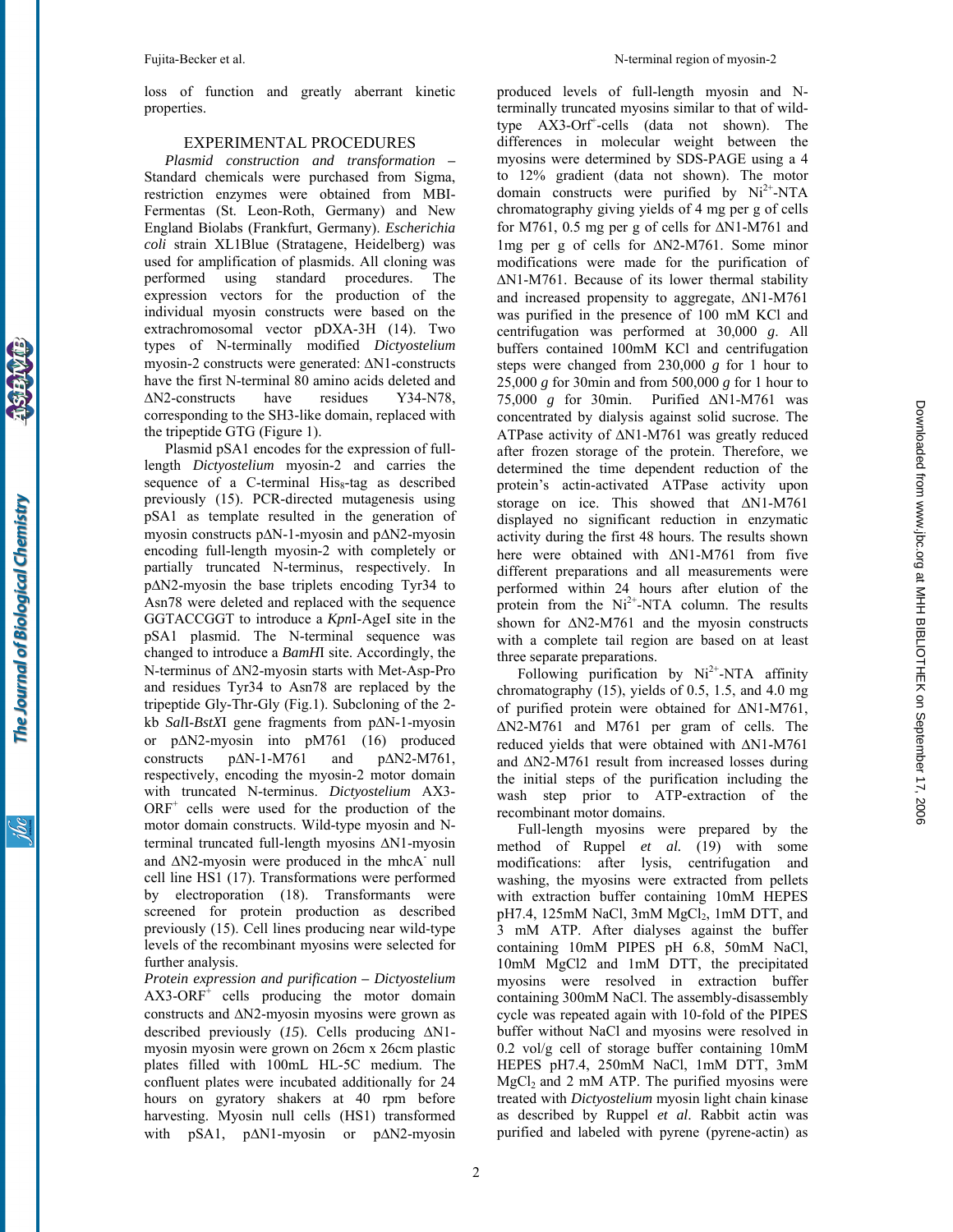previously described (20). The concentrations of the recombinant *Dictyostelium* myosin motor domains were determined by Bradford assay.

*Direct functional assays* **–** Actin-sliding motility was performed at  $30^{\circ}$ C using a fluorescence microscope as described previously (21) with some minor modifications. Assay buffer (AB) contained 10mM DTT. Experimental flow cells were constructed using BSA (0.5 mg/mL in buffer AB) coated glass slides and nitrocellulose coated coverslips. Myosins were actin-affinity purified immediately before to use, in order to remove rigorforming myosins, as described by Uyeda *et al.* (22). The sliding movement started by introducing of 2mM ATP in BSA/anti-fade solution containing 0.5% methylcellulose.

*Kinetic measurements* **–** Stopped-flow measurements were performed at 20°C with a Hi-tech Scientific SF61 or an Applied Photophysics PiStar stopped-flow spectrophotometer using procedures and kinetic models described previously (23-25). All concentrations refer to the concentration of the reactants after mixing in the stopped-flow observation cell. A notation is used that distinguishes between rate and equilibrium constants in the presence and absence of actin by using bold  $(k_{+1}, K_1)$  versus italics type  $(k_{+1}, K_1)$ ; subscript A and D refer to actin  $(K_A)$  and ADP  $(K_D)$ , respectively. Steady state ATPase activities were determined at 25°C using a linked enzyme assay and analyzed as describe (26). The myosin concentration was 0.5 to 1µM and the highest actin concentration 60µM. NADH oxidation was followed using the change in absorption at 340 nm in Beckmann DU-650 spectrophotometer (Beckmann, Dreeich, Germany). Conditions: 25 mM imidazole, 25 mM KCl, 4 mM MgCl2, 0.5 mM DTT, 0.5 mM ATP, 0.2 mM NADH, 0.5 mM PEP, 0.02 mg/mL LDH, 0.05 mg/mL PK, pH 7.4. The error bars shown in the graphs represent the standard deviations from at least 15 determinations of each data point. Protein from 3 or more preparations per construct was used for the generation of the graphs.

#### RESULTS

#### *Kinetic properties of* ∆*N1-M761 and* ∆*N2-M761* **–**

To analyze in detail the effects of the truncations on the interaction with nucleotides and F-actin, steady-state ATPase measurements and transient kinetics measurements were performed. For each construct the actin-activated ATPase activity was measured over the range from 0 to 80 µM F-actin. In the presence of saturating concentrations of ATP and in the absence of F-actin, the basal ATPase activity of  $\Delta$ N1-M761 was 0.014 s<sup>-1</sup> and thus approximately 2-fold slower than the value determined for M761. The basal ATPase rate of  $\Delta N2-M761$  was 0.05 s<sup>-1</sup> (Table I). At concentrations of actin much lower than  $K_{\text{app}}$ , the dependence of the ATPase rate on the concentration of F-actin could be fitted to a straight line. The apparent second order rate constant for Factin binding  $K_{app}/k_{cat}$  of the reaction could be

determined from the slope of this line. A more than 30-fold reduction in *K*app/*k*cat was observed for ∆N1- M761 compared to a less than 2-fold reduction for ∆N2-M761 (Table I). At saturating actin concentrations,  $k_{cat}$  values of 0.4 s<sup>-1</sup> and 0.9 s<sup>-1</sup> were determined for ∆N1-M761 and ∆N2-M761. The corresponding value for M761 is  $2.1$  s<sup>-1</sup>.

Binding of ATP to myosin motor domains in the absence of actin was monitored by the increase of intrinsic protein fluorescence following the addition of excess ATP and analyzed according to the model shown in Scheme 1, where the asterisks indicate changes in intrinsic protein fluorescence. The amplitude of the fluorescence signal obtained with M761 and ∆N2-M761 was 17% and showed little change in the range from 50  $\mu$ M to 2 mM ATP. In the case of ∆N1-M761, addition of less than 250 µM ATP produced a more than 5-fold smaller change in intrinsic protein fluorescence and at higher ATP concentrations the signal change became too small to allow accurate rate determinations. The observed rate constants  $(k_{obs})$  for the exponential increase in protein fluorescence were linearly dependent on the concentration of ATP up to 100 µM. The apparent second order rate constant for ATP binding to myosin  $(K_1k_{+2})$  is defined by the slope of the best-fit line and could be determined for all three constructs. Values of  $K_1k_{+2}$  for ATP binding were similar for wild-type myosin M761 and ∆N2-M761and 3-fold faster for ∆N1-M761 (Table II). At high ATP concentrations  $(> 2 \text{ mM})$  the observed rate constants for M761 and ∆N2-M761saturate, and the dependence on the ATP concentration could be described by a hyperbola, where the maximum value of  $k_{obs}$  defines  $k_{+2}$ , the rate of the conformational change that follows ATP binding and precedes ATPhydrolysis (Scheme 1).

The change observed upon the addition of ADP was too small to measure for all three constructs. Therefore, additional measurements were performed using the fluorescent analogues mantATP and mantADP to measure nucleotide binding (27). Binding of mant-nucleotides was determined by monitoring the increase in mant-fluorescence upon the addition of increasing concentrations of the fluorescent nucleotides to the motor domain constructs. In the range from 1 to 25  $\mu$ M, the observed rate constants  $(k_{obs})$  for the exponential increase in fluorescence were linearly dependent on the concentration of mant-nucleotide. The apparent second order rate constants were determined from the slope of the plotted best-fit line (data not shown). The rate for mantATP binding was similar for all constructs. Similarly, the second order rate constants for mantADP binding  $(k_{+D})$  displayed less than 3fold differences (Table II). The rate of mantADP dissociation  $(k<sub>D</sub>)$  was determined by monitoring the decrease in fluorescence upon displacement of mantADP from the myosin•mantADP complex by the addition of excess ATP. The observed process could be fitted to a single exponential (Figure 2) with  $k_{obs}$  corresponding directly to the dissociation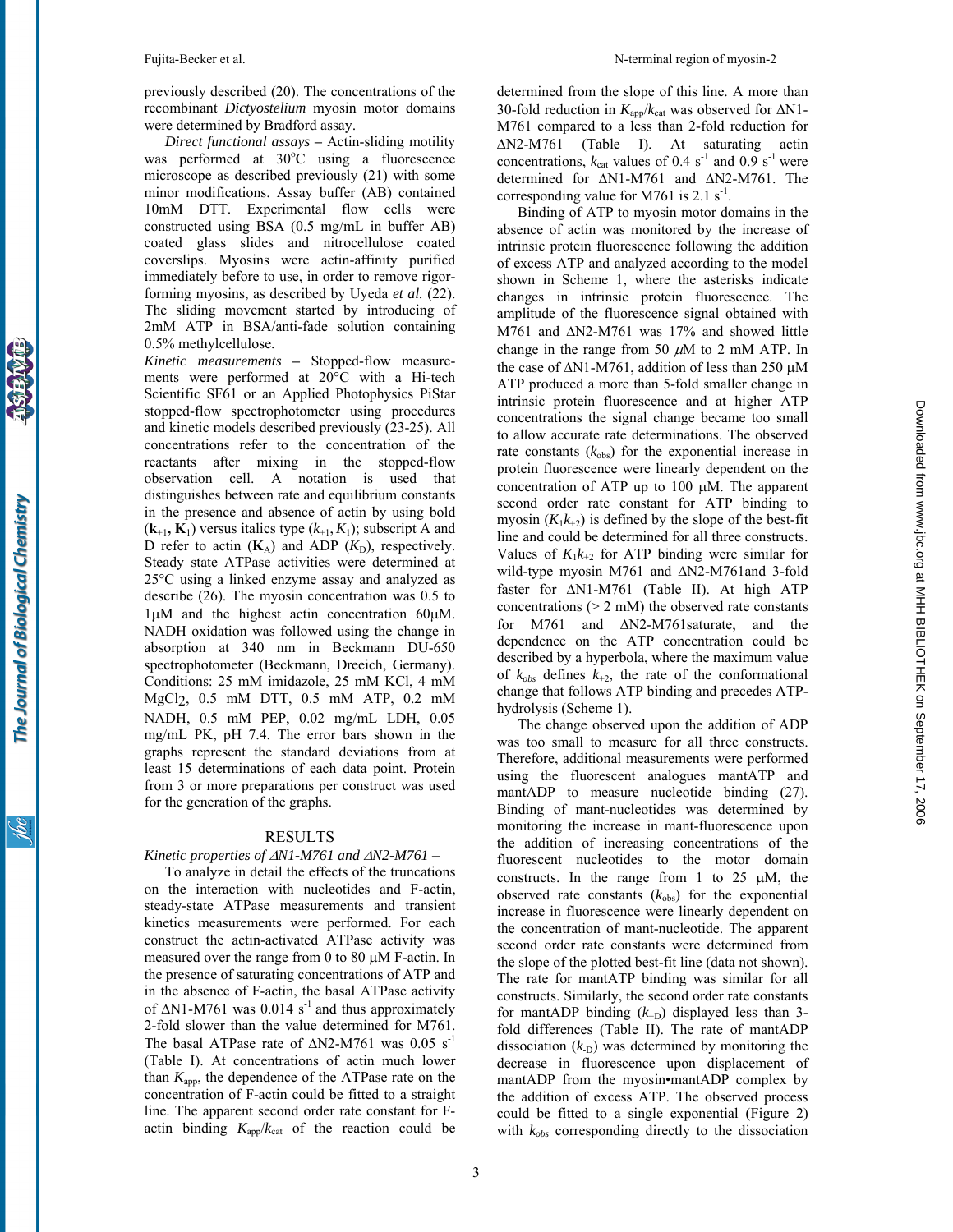rate  $k_D$  (see Scheme 1). Compared to M761 and ∆N2-M761 the rate of mantADP release from ∆N1- M761 was more than 30-fold decreased (Figure 2, insert). Therefore, the almost 100-fold increase in ADP-affinity displayed by ∆N1-M761 is mostly caused by the slower rate of ADP-dissociation.

The rate of F-actin binding was measured by following the exponential decrease in pyrene fluorescence observed upon binding of excess pyrene-labeled F-actin to myosin head fragments (16). The change in pyrene fluorescence could be fitted to a single exponential function. The observed rate constants were linearly dependent upon F-actin concentration over the entire range studied (Figure 3A). The apparent second-order rate constants for pyr-actin binding (**k+A**) were obtained from the slopes of the plotted line. Values of 1.2 x  $10^6$  M<sup>-1</sup>s<sup>-1</sup> for M761, 0.19 x  $10^6$  M<sup>-1</sup>s<sup>-1</sup> for  $\Delta$ N1-M761, and 0.10 x  $10^6$  M<sup>-1</sup>s<sup>-1</sup> for  $\Delta N2$ -M761 were obtained. The rate of F-actin dissociation (**k-A**) from the myosin constructs was determined from the rate of fluorescence enhancement observed by displacing pyr-actin from pyr-acto•M with an excess of unlabeled actin (Figure 3B). M761 and ∆N2-M761 displayed smaller than 2-fold differences in the rate of actin displacement. In contrast, F-actin dissociation from ∆N1-M761 was 9-fold increased (Figure 3 B, insert). The dissociation equilibrium constants for actin binding  $(K_A)$  defined by the ratio  $k_{-A}/k_{+A}$  shows that the actin affinities for  $\Delta N1-M761$ and ∆N2-M761 are ~100-times and ~20-times lower than the value obtained for M761 (Table III). These differences explain at least in part the differences in the yields obtained for the different constructs during purification.

Addition of excess ATP to pyr-actomyosin complexes results in an exponential increase in pyrene fluorescence as the actin dissociates. Values of *k*obs were linearly dependent on ATP concentration in the range from 5- 25 µM (data not shown). The slope of the best-fit line defines the apparent second-order rate constant  $K_1k_{+2}$ , values of  $2.3 \times 10^5 \text{ M}^{-1} \text{s}^{-1}$ ,  $5.9 \times 10^5 \text{ M}^{-1} \text{s}^{-1}$ , and  $1.7 \times 10^5 \text{ M}^{-1} \text{s}^{-1}$ <sup>1</sup> were obtained for M761, ΔN1-M761, and ΔN2-M761 (Table III)

The affinity of ADP for pyr-acto•M was determined from the ADP inhibition of the ATPinduced dissociation of actin from the complex. Mixing of 0.25M pyr-acto•M with 100 µM ATP in the presence of different amounts of ADP results in an exponential increase in intrinsic protein fluorescence. No signal was obtained with ∆N1- M761. An increase in the concentration of ADP produced a reduction in *k*obs for ∆N2-M761 and M761 constructs. The estimated K<sub>AD</sub> values, obtained from fitting the data to equation 2 were 15 µM for  $\Delta N2-M761$  and 182 µM for M761 (Table III).

*Functional analysis* **–** The motor activity of the purified myosins was analyzed using *in vitro* motility assays (28,29). ∆N1-myosin and ∆N2myosin supported the movement of actin filaments with velocities of 48 nm/sec and 340 nm/sec, respectively. In comparison, actin filaments moved with a velocity of 2.6  $\mu$ m/sec on surfaces decorated with wild-type myosin (Fig. 4).

Complementation assays with myosin-2 nullcells were used to test the constructs ability to rescue myosin-2-dependent processes. ∆N1-myosin and ∆N2-myosin were produced at a level similar to that of endogenous myosin-2 in wild-type cells. *Dictyostelium* myosin-2 null-cells display characteristic phenotypic alterations that affect cytokinesis and the multicellular stages of *Dictyostelium* development. Complementation of myosin null-cells with ∆N1-myosin did not rescue any of the myosin-2 specific defects. Transformants were unable to undergo normal cytokinesis, they were unable to grow in suspension culture, and their development was blocked at the mound stage (Fig. 5). In contrast, myosin-2 null-cells transformed with ∆N2-myosin constructs were phenotypically almost normal. They grew at the same rate as null-cells that were transformed with a myosin-2 wild-type construct and they produced viable spores, although their fruiting bodies were markedly smaller than those formed by *Dictyostelium* cells producing wildtype myosin-2 (Fig. 5).

#### DISCUSSION

The N-terminal subdomain of myosin-2 is one of the least conserved regions within the myosin head. Although class-1 myosins completely lack this region, it is clear from our *in vivo* functional analysis that the region or part of it is important for the normal functioning of a class-2 myosin. The kinetic analysis of ∆N1 and ∆N2-myosin constructs reveals that the N-terminal truncations affect but do not abolish the ability of myosin to bind nucleotides, to hydrolyze ATP or to interact with F-actin. The truncations neither change the apparent affinity for ATP in the absence of actin nor do they greatly perturb the basal  $Mg^{2+}$ -ATPase rate. Actin-activation of ATPase activity is also maintained in these constructs.

The transient-kinetic characterization of ∆N1-M761 that lacks the complete N-terminal subdomain proved to be difficult, due to the weakness or complete absence of spectroscopic signals associated with the binding of nucleotides. ∆N1-M761 binds at least 80-fold more weakly to F-actin and dissociates 12-times faster from F-actin in the absence of nucleotides. The weak interaction with F-actin, which is also apparent in the presence of nucleotides, correlates well with a reduced activation of ATPase activity and a reduction in the maximum turnover rate  $k_{\text{cat}}$ . In addition, the 40-fold decrease in the rate of mantADP release indicates that ADPrelease may become the rate-limiting step for basal ATPase, which is also apparent from the close similarity of the rate constants  $k_D$  and  $k_{\text{basal}}$ measured for ∆N1-M761.

The Journal of Biological Chemistry

4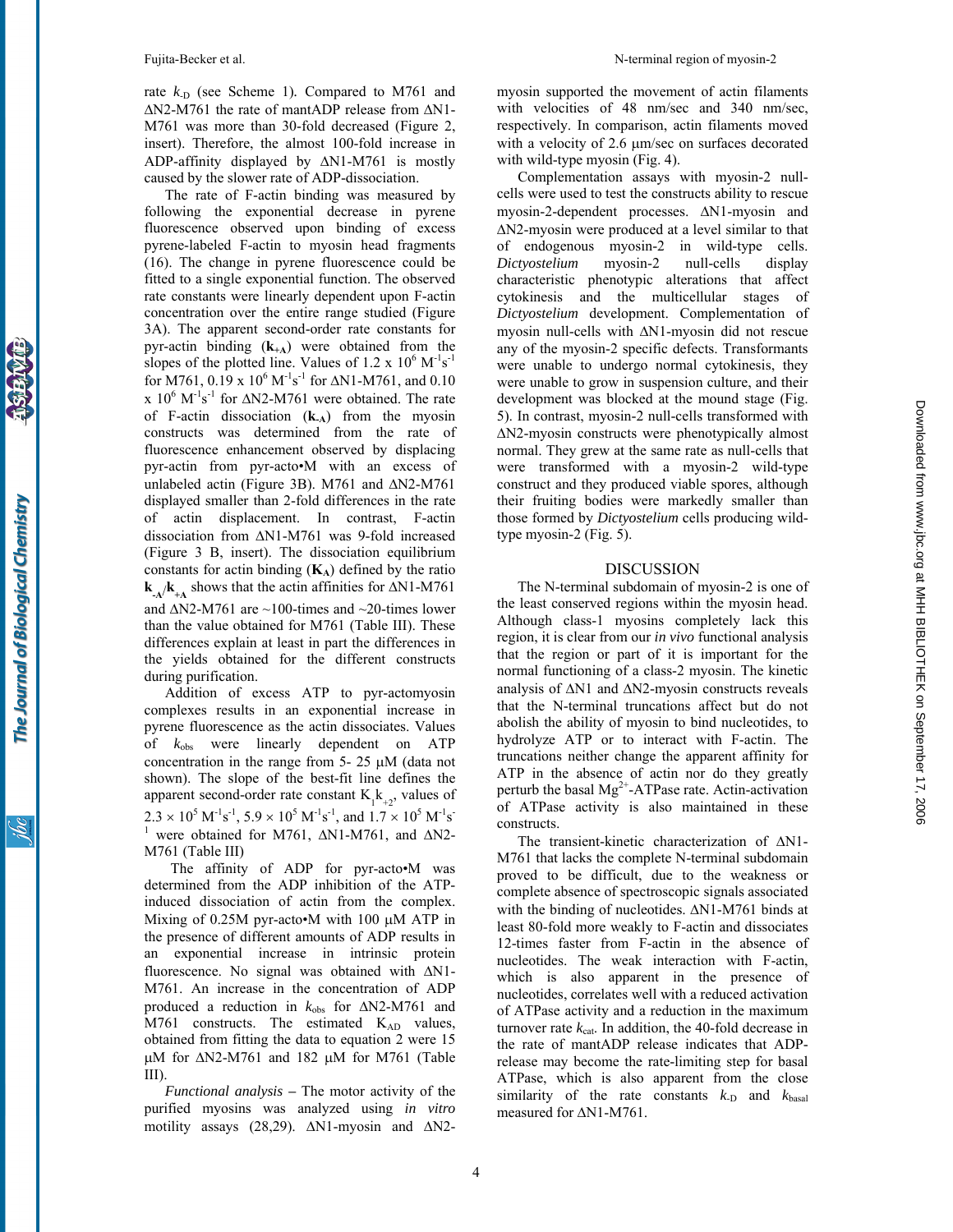Head domain construct ∆N2-M761 shows almost wild-type like kinetic properties with binding and release rates for mantADP similar to M761. The observed 6-fold and 8-fold reductions in catalytic  $(k_{cat})$  and motor activities (V<sub>max</sub>) of  $\Delta N2$ -myosin can be linked to perturbations in F-actin binding, ADP binding, and coupling between the actin and nucleotide binding sites. These perturbations include an 18-fold decreased F-actin affinity in the absence of nucleotides (**KA**), a 12-fold increased affinity for ADP in the actin-bound state  $(K_{AD})$ , and an almost 7-fold reduced coupling ratio  $(K_{AD}/K_D)$ .

∆N1-myosin and ∆N2-myosin support actinfilament movement. The 54-fold and 8-fold reduced velocities correlate well with the observed changes in the rates of ADP release that were observed for ∆N1-myosin and ∆N2-myosin, respectively. In the presence of a saturating number of myosin motors, velocity is proportional to  $\mathbf{d}/\mathbf{t}_s$ , where **d** is the stroke size, and  $\mathbf{t}_s$  is the strongly bound state time. The  $\mathbf{t}_s$  is independent of total ATP hydrolysis time and is determined by the rate of ADP release. The reduced velocities can therefore be directly attributed to a slow ADP release rate and a high ADP affinity for acto-myosin (23).

The results of *in vitro* motility assays with ∆N1 myosin and ∆N2-myosin explain at least in part the phenotypic changes observed for myosin null-cells producing the truncated myosins. ∆N1-myosin displays a more than 50-fold reduced motility in the assay and is not able to compensate the myosindependent defects, when produced in null-cells. In contrast, ∆N2-myosin displays an only 7-fold reduced motile activity and complementation assays with ∆N2-myosin indicate almost normal myosin-2 function. This observation suggests that the SH3-like subdomain is not critical for the *in vivo* function of myosin-2 under the conditions examined.

Several earlier studies have addressed the interactions of the N-terminal region with other regions of the myosin head fragment. Using changes in intrinsic protein fluorescence, Berger and colleagues concluded that the SH3-like subdomain of smooth muscle myosin is conformationally sensitive to nucleotide binding and/or hydrolysis. They further suggested that the N-terminal region is only indirectly coupled to the active site but that it is sensitive to direct interactions with the lever arm in the strongly bound states of the ATPase cycle (30,31). Contacts between the N-terminus and heavy chain residues 750–760 in the converter region (*Dictyostelium discoideum* numbering) have been implicated by differential scanning calorimetry (DSC) as important for the structural integrity and stability of the entire motor domain (32). Following tryptic cleavage of the skeletal muscle myosin heavy chain between Arg-23 and Ile-24, Levitsky and coworkers observed a reduction of the thermal transition from 49º C to 42º C, while nucleotide binding was unaffected (32). In contrast, tryptic cleavage in loop 1 and loop 2 did neither affect the thermal transition temperature nor nucleotide binding. In agreement with these observations, we found that the ∆N1-constructs displayed an almost complete loss of enzymatic activity within 48 hours after their purification. ∆N1-M761 displayed complete loss of activity following freeze thawing. The importance of contacts between N-terminal residues and residues 750–760 in the converter is supported by similarities in the kinetic behavior of ∆N1-M761 and M754, a motor domain construct that is truncated at position 754 of the myosin heavy chain.

In conclusion, our experiments show that the initial 33 N-terminal residues are of great importance for normal communication between the functional regions within the myosin-2 motor domain. Based on the observed differences between the crystal structures of class-1 and class-2 motor domains (33-35), we suggest that the N-terminal residues Pro3, Ile4, Tyr11, Leu15, and Tyr14 play an important role because they stabilize the motor domain through clustered hydrophobic interactions with residues Pro133, Ile134, Met139, Ile142, Phe143, and His154 in the proximal part of the Nterminal region (Fig. 1 b, c). Additional structural stability in this region is maintained by hydrophobic interactions formed between residues Phe25-to-Lys32 and residues 760-to-765 on an adjacent helix that emerges from the converter region (Fig. 1 a). Hence, non-covalent attractive forces between the N-terminal and C-terminal region of the motor domain are important for the structural and functional integrity of the myosin motor. Removal of only the SH3-like subdomain, as performed in the ∆Ν−2-constructs, does not affect the biological function of myosin-2 in *Dictyostelium*. However, the replacement of the SH3-like subdomain has still a clear effect on the way in which conformational changes that follow the binding of F-actin or nucleotide are communicated within the motor domain. At this stage, it is tempting to speculate that the mechanical perturbations of the SH3-like subdomain, as they may occur in the sarcomere, the crowded context of a cleavage furrow or in other physiological situations, can lead to changes in the functional behavior of the motor that are in their extent similar or even greater than those observed for ∆Ν−2-myosin. The way in which intra- and intermolecular contacts (30), modifications and substitutions of light chains (36) may affect or modulate the communication pathway via the SH3 like subdomain and whether such a pathway is important for the regulation and functional finetuning of at least some myosins remains to be elucidated in further studies.

*Acknowledgements* **–** We thank R. Schumann and S. Zimmermann for excellent technical assistance, R. Fedorov for providing figure 1, and M.A. Geeves, N. Tzvetkov and R. Fedorov for discussions. The work was supported by grant MA1081/5-3 from the Deutsche Forschungsgemeinschaft.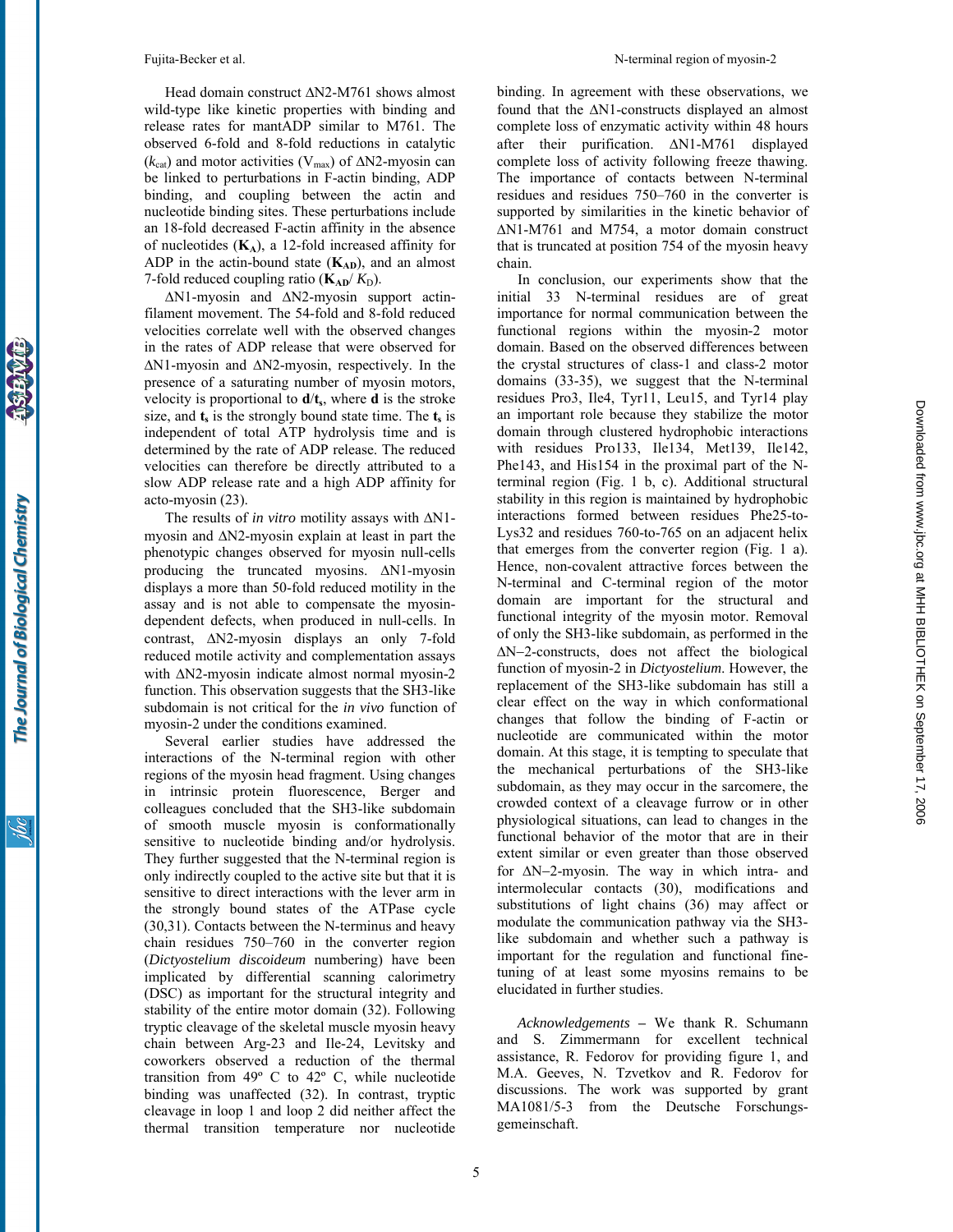#### REFERENCES

- 1. Sellers, J. R. (2000) *Biochim. Biophys. Acta* **1496**, 3-22
- 2. Holmes, K. C., Schröder, R. R., Sweeney, H. L., and Houdusse, A. (2004) *Philos. Trans. R. Soc. Lond. B. Biol. Sci.* **359** (1452), 1819-1828
- 3. Geeves, M. A., Fedorov, R., and Manstein, D. J. (2005) *Cell Mol Life Sci.* **62**, 1462-1477
- 4. Menetrey, J., Bahloul, A., Wells, A. L., Yengo, C. M., Morris, C. A., Sweeney, H. L., and Houdusse, A. (2005) *Nature* **435**, 779-785
- 5. Coureux, P. D., Wells, A. L., Menetrey, J., Yengo, C. M., Morris, C. A., Sweeney, H. L., and Houdusse, A. (2003) *Nature* **425**, 419-423
- 6. Smith, C. A., and Rayment, I. (1996) *Biochemistry* **35**, 5404-5417
- 7. Schroder, R. R., Manstein, D. J., Jahn, W., Holden, H., Rayment, I., Holmes, K. C., and Spudich, J. A. (1993) *Nature* **364**, 171-174
- 8. Dominguez, R., Freyzon, Y., Trybus, K. M., and Cohen, C. (1998) *Cell* **94**(5), 559-571
- 9. Kollmar, M., Durrwang, U., Kliche, W., Manstein, D. J., and Kull, F. J. (2002) *EMBO J.* **21**, 2517-2525
- 10. Koch, C. A., Anderson, D., Moran, M. F., Ellis, C., and Pawson, T. (1991) *Science* **252**, 668-674
- 11. Onishi, H., Maita, T., Matsuda, G., and Fujiwara, K. (1990) *J. Bio.l Chem*. **265**, 19362-19368
- 12. Ito, K., Liu, X., Katayama, E., and Uyeda, T. Q. (1999) *Biophy J*. **76**, 985-992
- 13. Schröder, R. R., Manstein, D. J., Jahn, W., Holden, H., Rayment, I., Holmes, K. C., and Spudich, J. A. (1993) *Nature* **364**, 171-174
- 14. Manstein, D. J., Schuster, H. P., Morandini, P., and Hunt, D. M. (1995) *Gene* **162**, 129-134
- 15. Manstein, D. J., and Hunt, D. M. (1995) *J. Muscle Res. Cell Motil.* **16**, 325-332
- 16. Kurzawa, S. E., Manstein, D. J., and Geeves, M. A. (1997) *Biochemistry* **36**, 317-323
- 17. Manstein, D. J., Titus, M. A., De Lozanne, A., and Spudich, J. A. (1989) *EMBO J* **8**, 923-932
- 18. Egelhoff, T. T., Titus, M. A., Manstein, D. J., Ruppel, K. M., and Spudich, J. A. (1991) *Meth. Enzymol.* **196**, 319-334
- 19. Ruppel, K. M., Uyeda, T. Q., and Spudich, J. A. (1994) *J. Biol. Chem.* **269**, 18773-18780
- 20. Criddle, A. H., Geeves, M. A., and Jeffries, T. (1985) *Biochem. J.* **232**(2), 343-349
- 21. Anson, M., Geeves, M. A., Kurzawa, S. E., and Manstein, D. J. (1996) *EMBO J* **15**, 6069-6074
- 
- 22. Uyeda, T. Q., Kron, S. J., and Spudich, J. A. (1990) *J. Mol. Biol.* **214**, 699-710<br>23. Batra, R., Geeves, M. A., and Manstein, D. J. (1999) *Biochemistry* **38**(19), 612*e* 23. Batra, R., Geeves, M. A., and Manstein, D. J. (1999) *Biochemistry* **38**(19), 6126-6134
- 24. Furch, M., Fujita-Becker, S., Geeves, M. A., Holmes, K. C., and Manstein, D. J. (1999) *J. Mol. Biol.* **290**, 797-809
- 25. Tsiavaliaris, G., Fujita-Becker, S., Batra, R., Levitsky, D. I., Kull, F. J., Geeves, M. A., and Manstein, D. J. (2002) *EMBO Rep.* **3**, 1099-1105
- 26. Furch, M., Geeves, M. A., and Manstein, D. J. (1998) *Biochemistry* **37**, 6317-6326
- 27. Woodward, S. K., Geeves, M. A., and Manstein, D. J. (1995) *Biochemistry* **34**, 16056-16064
- 28. Kron, S. J., and Spudich, J. A. (1986) *Proc. Natl. Acad. Sci. U .S. A.* **83**, 6272-6276
- 29. Kron, S. J., Toyoshima, Y. Y., Uyeda, T. Q., and Spudich, J. A. (1991) *Methods Enzymol.* **196**, 399-416
- 30. van Duffelen, M., Chrin, L. R., and Berger, C. L. (2005) *Biochem Biophys. Re.s Commun* .**329**, 563-572
- 31. van Duffelen, M., Chrin, L. R., and Berger, C. L. (2004) *Biophys. J.* **87**, 1767-1775
- 32. Nikolaeva, O. P., Orlov, V. N., Bobkov, A. A., and Levitsky, D. I. (2002) *Eur. J. Biochem.* **269**, 5678- 5688
- 33. Fisher, A. J., Smith, C. A., Thoden, J. B., Smith, R., Sutoh, K., Holden, H. M., and Rayment, I. (1995) *Biochemistry* **34**, 8960-8972
- 34. Reubold, T. F., Eschenburg, S., Becker, A., Kull, F. J., and Manstein, D. J. (2003) *Nat. Struct. Biol.* **10**, 826-830
- 35. Kollmar, M., Dürrwang, U., Kliche, W., Manstein, D. J., and Kull, F. J. (2002) *EMBO J.* **21**(11), 2517- 2525
- 36. Terrak, M., Rebowski, G., Lu, R. C., Grabarek, Z., and Dominguez, R. (2005) *Proc. Natl. Acad. Sci. U.S.A..* **102**(36), 12718-12723

# **FOOTNOTES**

1 The abbreviations used are: ELC, myosin-2 essential light chain; M761, *D. discoideum* myosin-2 motor domain; ∆N1-M761, *D. discoideum* myosin-2 motor domain lacking the 80 N-terminal residues; ∆N2-constructs have residues Y34-N78 replaced with the tripeptide GTG; F-actin, filamentous actin; HEPES, N-(2hydroxyethyl)-piperazine-N'-2-ethanesulfonic acid; N.D., not determined; TRITC, tetramethyl rhodamine isothiocyanate.

The Journal of Biological Chemistry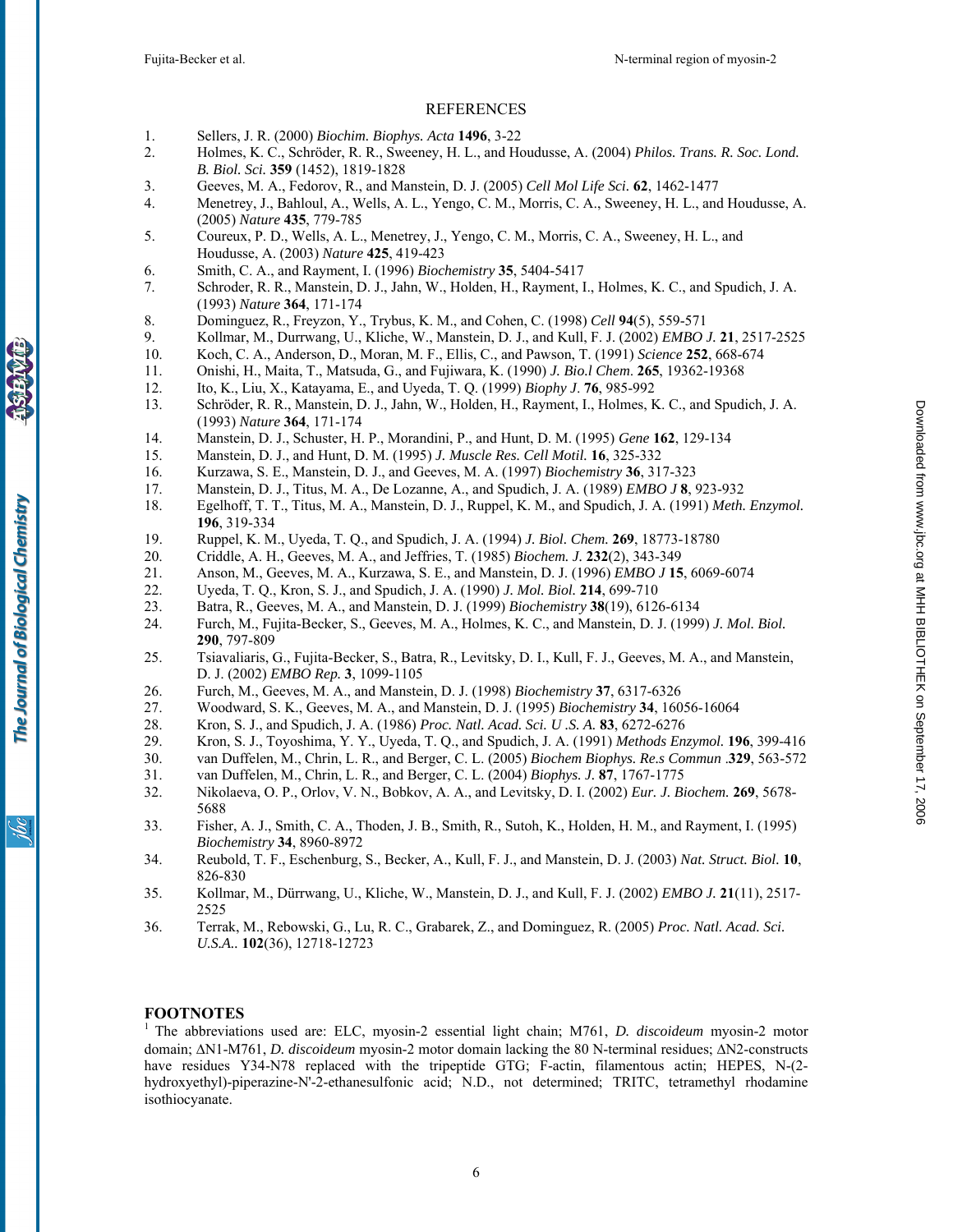## **FIGURE LEGENDS**

FIGURE 1. **Structure of the myosin-2 motor domain and its N-terminal region.** *A,* Ribbon representation of the *Dictyostelium* myosin-2 motor domain (34). Residues 81-689 of the motor domain are shown in green. The N-terminal region corresponding to residues 2-33 is shown in yellow. The SH3-like subdomain formed by residues 34-78 (yellow) was truncated in constructs ∆N2-M761 and ∆N2-myosin. The entire N-terminal region formed by residues 2-80 was truncated in constructs ∆N1-M761 and the equivalent full-length construct ∆N1 myosin.The converter region and the C-terminal α-helix emerging from the motor domain (residues 690-770) are shown in blue. Hydrophobic interactions formed between residues 760-to-765 in this helix and residues Phe25-to-Lys32 provide additional structural stability. *B,* Hydrophobic interactions formed between the Nterminal region and the core motor domain. Ribbon representation and electrostatic surface potential of the 80 amino acid long N-terminal region of *Dictyostelium* myosin-2. Negatively charged residues are labeled in red, non-charged residues are colored in white and positively charged residues in blue. Hydrophobic side chains Pro3, Ile4, Tyr11, Leu15 and Tyr14 (yellow), shown as ball-and-stick model, are part of a disordered loop (red) facing a groove formed by hydrophobic residues Pro133, Ile134, Met139, Ile142, Phe143 and His154 (white surfaces). *C*, The view from (B) rotated by 90°. *D*, Amino acid sequence of the *Dictyostelium* myosin-2 Nterminus. The N-terminal region of wild-type myosin-2 comprises the first 80 amino acids. This region has been removed in ∆N1-myosin and the corresponding motor domain construct ∆N1-M761. In the ∆N2-constructs only the SH3-like domain (residues Tyr34 to Asn78) has been replaced by the tripeptide Gly-Thr-Gly. The Figure was prepared using the programs WebLab Viewer Lite 4.0 (Molecular Simulations Inc. 2000) and POV-Ray 3.6 (Persistence of Vision Ray Tracer v3.02, 1997, http://www.povray.org).

FIGURE 2. **Rate of mantADP displacement from myosin head fragments.** Stopped-flow records of fluorescence decrease upon binding of 200  $\mu$ M ATP to 0.5  $\mu$ M myosin construct, premixed with 0.5  $\mu$ M mantADP. M761 and  $\Delta$ N2-M761 show similar rates of mantADP-displacement of 1.6 and 1.3 s<sup>-1</sup>, respectively. MantADP release from ∆N-1 is approximately 40-times slower (insert). The observed dissociation rate constants  $(k<sub>-D</sub>)$  are summarized in Table II.

FIGURE 3. **Interaction of pyrene-actin with myosin head fragments.** *A*, Dependence of the rate of pyreneactin binding to myosin head fragments on pyrene-actin concentration. The data were fit to a straight line, the slope of which gives the second-order rate constants for binding to actin  $(k<sub>+</sub>A)$ . All of the resulting values are summarized in Table III. (■) M761, (O)  $\Delta N1-M761$ , ( $\square$ )  $\Delta N2-M761$ . *B*, The dissociation rate constants (**k**<sub>A</sub>) for each myosin construct was determined from the rate of fluorescence enhancement that followed the addition of excess unlabeled actin to pyrene-actin equilibrated myosin head fragment. The solid line is the best fit to single exponential function giving values for (**k**-**A**). ∆N1-M761 displays 10-times faster actin dissociation kinetics than M761 and ∆N2-M761. The dissociation equilibrium constant (**K**<sub>A</sub>) for actin binding was calculated from the ratios of  $\mathbf{k}_A$  and  $\mathbf{k}_{A}$  (Table III). The experimental conditions were 20 mM Mops, 5 mM MgCl<sub>2</sub>, and 100 mM KCl, pH 7.0, 20 °C.

FIGURE 4*.* **Sliding velocity of filamentous actin on myosin coated surfaces.** Motor function was directly analyzed by measuring the sliding velocity of rhodamine phalloidin labeled actin-filaments on myosin-coated surfaces under a fluorescence microscope (21). For each experiment, 0.25 mg/ml myosin, 20 nM rhodamine phalloidin labeled actin and 2 mM ATP were used. The movement of at least 50 filaments was followed and the average sliding velocity was determined by the analysis of the Gaussian distribution. ∆N-1 myosin *A*, moved actin filaments at 48.0±8.5 nm/sec, *B*, ∆N2-myosin 342.7±43.0 nm/sec and wild type myosin *C*, moved the actin-filaments at  $2.61 \pm 0.3$  µm/sec at  $30^{\circ}$ C.

FIGURE 5. **Functional characterization of** ∆**N1-myosin and** ∆**N2-myosin.** *A*, Development cycle of *Dictyostelium* cells. Fruiting body formation is a myosin-2-dependent process that occurs under starvation conditions. AX3-Orf<sup>+</sup> wild type cells form fruiting bodies that consist of a long stalk and an unwalled, globose spore mass on the top. The scale bar represents 1 mm. *B*, HS1-cells in which the *mhc*A gene has been deleted are not able to undergo the complete process of fruiting body formation and sporogenesis, instead the cells stop differentiation after they have formed an aggregation mount. *C*, Complementation of myosin null-cells with the wild-type *mhc*A restores the developmental defect. *D*, Null-cells producing ∆N1-myosin are not able to form fruiting bodies with viable spores. Their development cycle progresses only to the formation of small stem-like structures, without formation of viable spores. *E*, Complementation of myosin null-cells with ∆N2-myosin leads to the formation of fruiting bodies with short stalks, normal spore heads, and viable spores. *F*, Cell growth in suspension culture. Individual *Dictyostelium* cell lines expressing wild-type and mutant myosins were transferred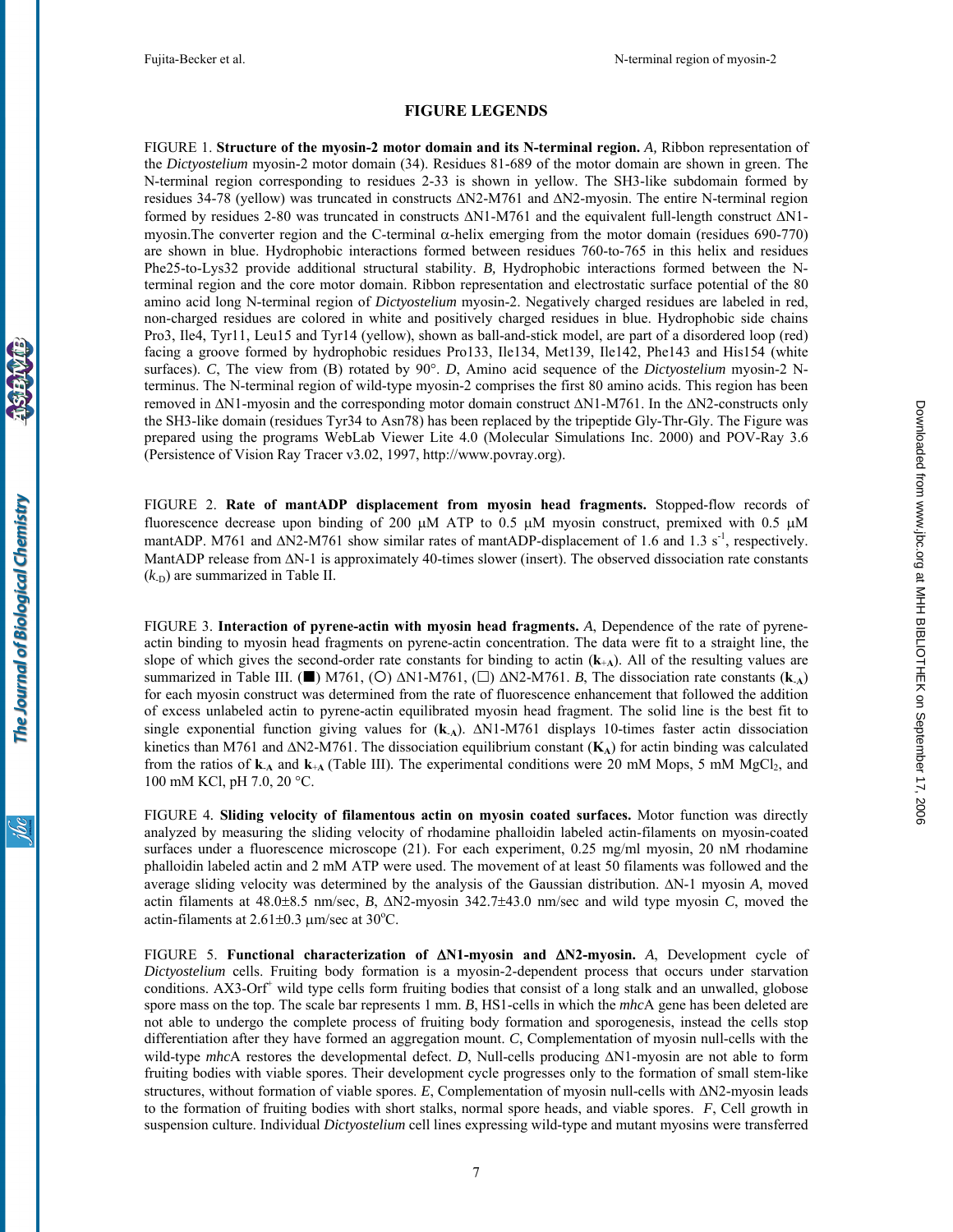to 100 ml HL-5C medium at densities of  $10^5$  cells per milliliter and grown on a rotary shaker at 180 rpm. ( $\blacksquare$ )  $AX3$ -Orf<sup>+</sup> cells show a doubling time of ~8 hours while (O) myosin null-cells (HS1) are unable to grow in suspension. This defect is rescued by the reintroduction of the *mhc*A gene into the null-cells as shown by  $(\Box)$ HS1-cells expressing wild type myosin-2. ( $\blacktriangledown$ ) HS1-cells expressing ∆N1-myosin are not able to rescue the defect while (▲) HS1-cells producing ∆N2-myosin grow at a similar rate as (□) HS1-cells that produce wild type myosin-2.

# TABLE I *Actin activation of ATPase activity*

The experimental conditions were 25 mM HEPES, pH 7.4; 25 mM KCl, 4 mM MgCl<sub>2</sub> at 25°C. Actin-activated ATPase activity was measured in the presence of rabbit skeletal muscle F-actin.

| Myosin construct    | $(S^{-1})$<br>$k_{\text{basal}}$ | $(S^{-1})$<br>$k_{\text{cat}}$ <sup>a</sup> | $K_{\rm app}$ <sup>a</sup> ( $\mu$ M) | $k_{\text{cat}}/K_{\text{app}}^{\text{b}}$ ( $\mu$ M <sup>-1</sup> s <sup>-1</sup> ) |
|---------------------|----------------------------------|---------------------------------------------|---------------------------------------|--------------------------------------------------------------------------------------|
| AN1-M761            | $0.014 \pm 0.001$                | $0.37 \pm 0.15$                             | >300                                  | >0.001                                                                               |
| $\triangle$ N2-M761 | $0.05 \pm 0.001$                 | $0.87 \pm 0.08$                             | $45 \pm 2.4$                          | 0.019                                                                                |
| M761                | $0.037 \pm 0.012$                | $2.06 \pm 0.28$                             | $70.4 \pm 10$                         | 0.029                                                                                |

<sup>a</sup> Values for  $k_{\text{cat}}$  and  $K_{\text{app}}$  were calculated from fitting the data to the Michaelis-Menten equation.

The data at concentrations of actin much lower than  $K_{app}$ , could be fit to a straight line and the apparent second order rate constant for actin binding  $k_{cat}/K_{app}$  was determined from the slope of this line.

| <b>Nucleotide</b> | Rate constant                                             | M761            | <b>AN1-M761</b>  | $AN2-M761$       |
|-------------------|-----------------------------------------------------------|-----------------|------------------|------------------|
| <b>ATP</b>        | $K_1k_{+2}$ ( $\mu$ M <sup>-1</sup> s <sup>-1</sup> )     | $0.90 \pm 0.04$ | $3.12 \pm 0.10$  | $0.60 \pm 0.05$  |
|                   | $k_{+2}(s^{-1})$                                          | $28 \pm 4$      | N.D.             | $176 \pm 9$      |
| mantATP           | $K_1k_{+2}$ ( $\mu$ M <sup>-1</sup> s <sup>-1</sup> )     | $1.04 \pm 0.02$ | $1.03 \pm 0.02$  | $0.60 \pm 0.01$  |
| mantADP           | $k_{\text{+D}}$ ( $\mu$ M <sup>-1</sup> s <sup>-1</sup> ) | $0.36 \pm 0.01$ | $0.89 \pm 0.01$  | $0.45 \pm 0.005$ |
|                   | $k_{\text{D}}(s^{-1})$                                    | $1.6 \pm 0.002$ | $0.04 \pm 0.003$ | $1.3 \pm 0.002$  |
|                   | $K_{\text{D}}(\mu M)$                                     | 4.45            | 0.045            | 2.9              |

TABLE II *Kinetic parameters of myosin interaction with nucleotides*  The experimental conditions were 20 mM MOPS, pH 7.0, 5 mM  $MgCl<sub>2</sub>$ , 100 mM KCl at 20°C.

The binding and hydrolysis of ATP by *D. discoideum* myosin head fragments was analyzed in terms of Scheme 1. *k*+i and *k*-i are forward and reverse rate constants and  $K_i$  ( $k_{+i}/k_i$ ) is the association equilibrium constant of the i<sup>th</sup> step of the reaction.  $K_D$ corresponds to  $K_6K_7$ . Uncertainties represent standard errors in the best fits of the data.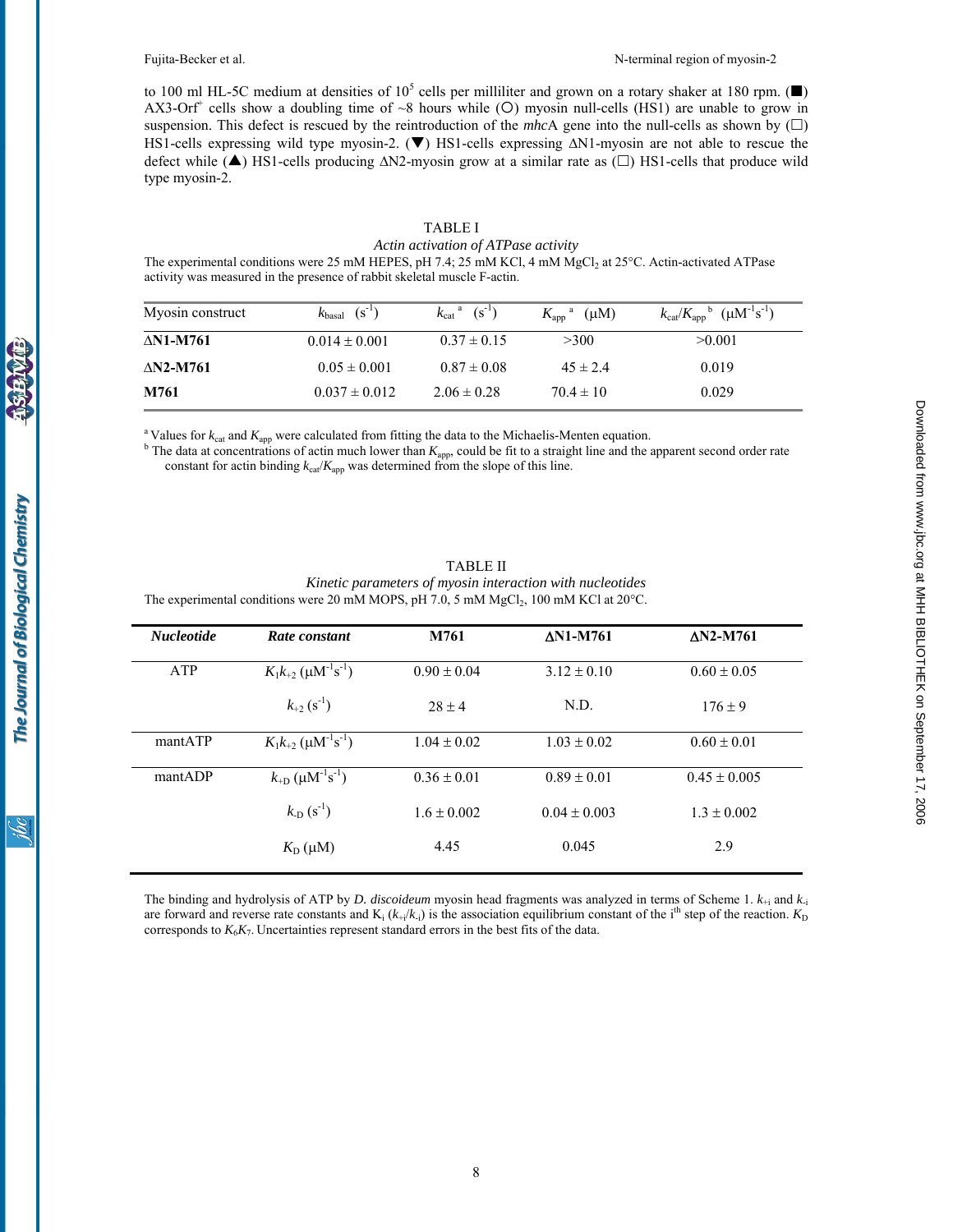| The experimental conditions were 20 mM MOPS, pH 7.0, 5 mM MgCl <sub>2</sub> , 100 mM KCl at 20 $^{\circ}$ C. |                                                                |                     |                    |                    |  |  |  |
|--------------------------------------------------------------------------------------------------------------|----------------------------------------------------------------|---------------------|--------------------|--------------------|--|--|--|
| Nucleotide                                                                                                   | Rate constant                                                  | M761                | $\Delta$ N1-M761   | $\Delta$ N2-M761   |  |  |  |
| Nucleotide binding to<br>actomyosin                                                                          |                                                                |                     |                    |                    |  |  |  |
| ATP                                                                                                          | $K_1k_{+2}$ ( $\mu$ M <sup>-1</sup> s <sup>-1</sup> )          | $0.23 \pm 0.01$     | $0.59 \pm 0.008$   | $0.17 \pm 0.02$    |  |  |  |
| ADP                                                                                                          | $K_{AD}(\mu M)$                                                | $210 \pm 2$         | No Signal          | $15 \pm 2$         |  |  |  |
|                                                                                                              | $K_{AD}/K_D$                                                   | $18 \pm 0.7$        |                    | 5 <sup>a</sup>     |  |  |  |
| Actin binding to<br>myosin                                                                                   |                                                                |                     |                    |                    |  |  |  |
|                                                                                                              | ${\bf k}_{+{\bf A}}$ ( $\mu$ M <sup>-1</sup> s <sup>-1</sup> ) | $1.22 \pm 0.1$      | $0.19 \pm 0.03$    | $0.10 \pm 0.01$    |  |  |  |
|                                                                                                              | ${\bf k}_A(s^{-1})$                                            | $0.0035 \pm 0.0005$ | $0.044 \pm 0.0005$ | $0.005 \pm 0.0004$ |  |  |  |
|                                                                                                              | $K_A$ (nM)                                                     | 2.9                 | 230                | 50                 |  |  |  |
|                                                                                                              | $K_{DA} = K_A \cdot K_{AD}/K_D (nM)$                           | 52.2                |                    | 250                |  |  |  |

TABLE III *Kinetic parameters of myosin interaction with actin* 

Acto•M ATPase activity was analyzed in terms of Scheme 2. Coupling between the actin and the nucleotide binding sites was analyzed using the model shown in Scheme 3. In this scheme  $K_A$ ,  $K_{AD}$ ,  $K_{DA}$ , and  $K_D$  are defined as dissociation equilibrium constants. The presence of actin alters the affinity of ADP for myosin and vice versa. The ADP affinity for MHF is given as  $K<sub>D</sub>$ , and the affinity of myosin for actin is defined as  $K<sub>A</sub>$ .

<sup>a</sup> The value for  $K_D$  was determined using mantADP instead of ADP.

Uncertainties represent standard errors in the best fits of the data.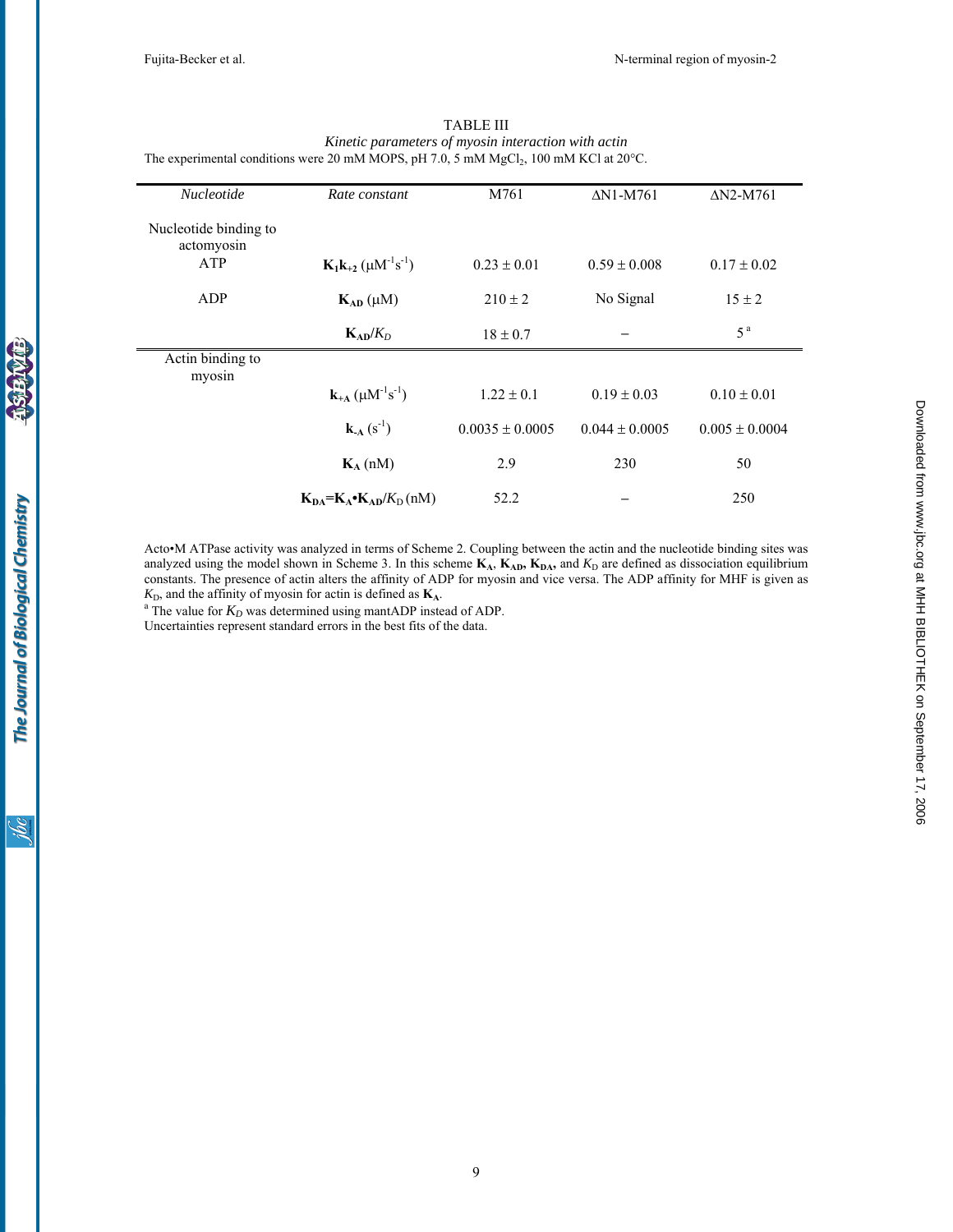Scheme 1

$$
M + ATP \xrightarrow[k+1]{k+1} M\bullet ATP \xrightarrow[k+2]{k+2}{k} M\bullet\bullet ATP \xrightarrow[k+1]{k+3}{k} M\bullet\bulletADP\bullet Pi
$$
  

$$
k \xrightarrow[k+1]{k+2}{k} A^T P \xrightarrow[k+3]{k+3}{k} M\bullet\bullet ADP\bullet Pi
$$

Scheme 2

$$
A \bullet M + ATP \quad \xrightarrow{\mathbf{K_1}} \quad A \bullet M \bullet ATP \xrightarrow{\mathbf{k_2}} A + M \bullet ATP
$$

$$
\begin{array}{ccc}\n\mathbf{K}_{AD} & \xrightarrow{\mathbf{K}_{AD}} & A \bullet M + ADP\n\end{array}
$$

Scheme 3



**EDK** 

<u>Solic</u>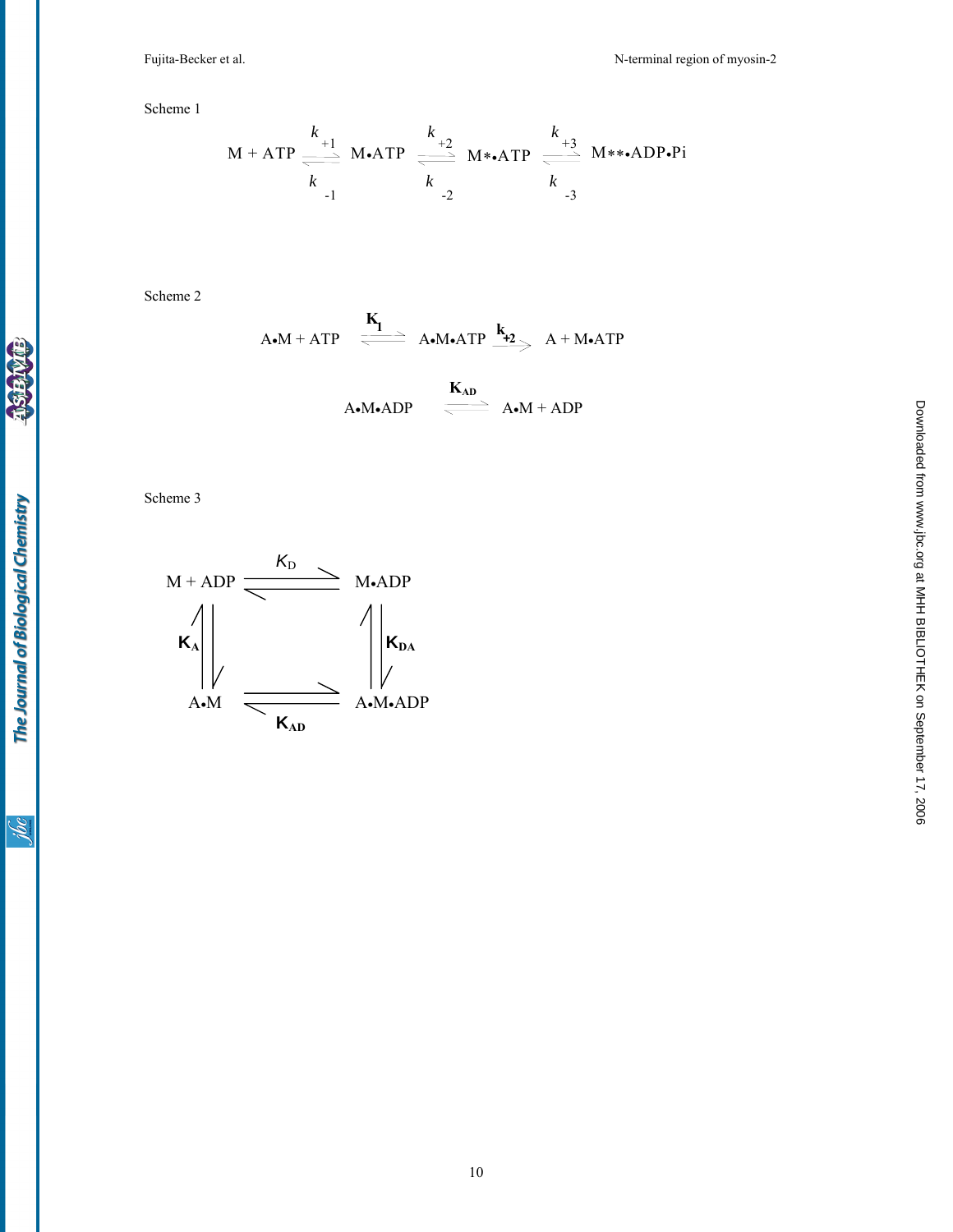

The Journal of Biological Chemistry

**Valley**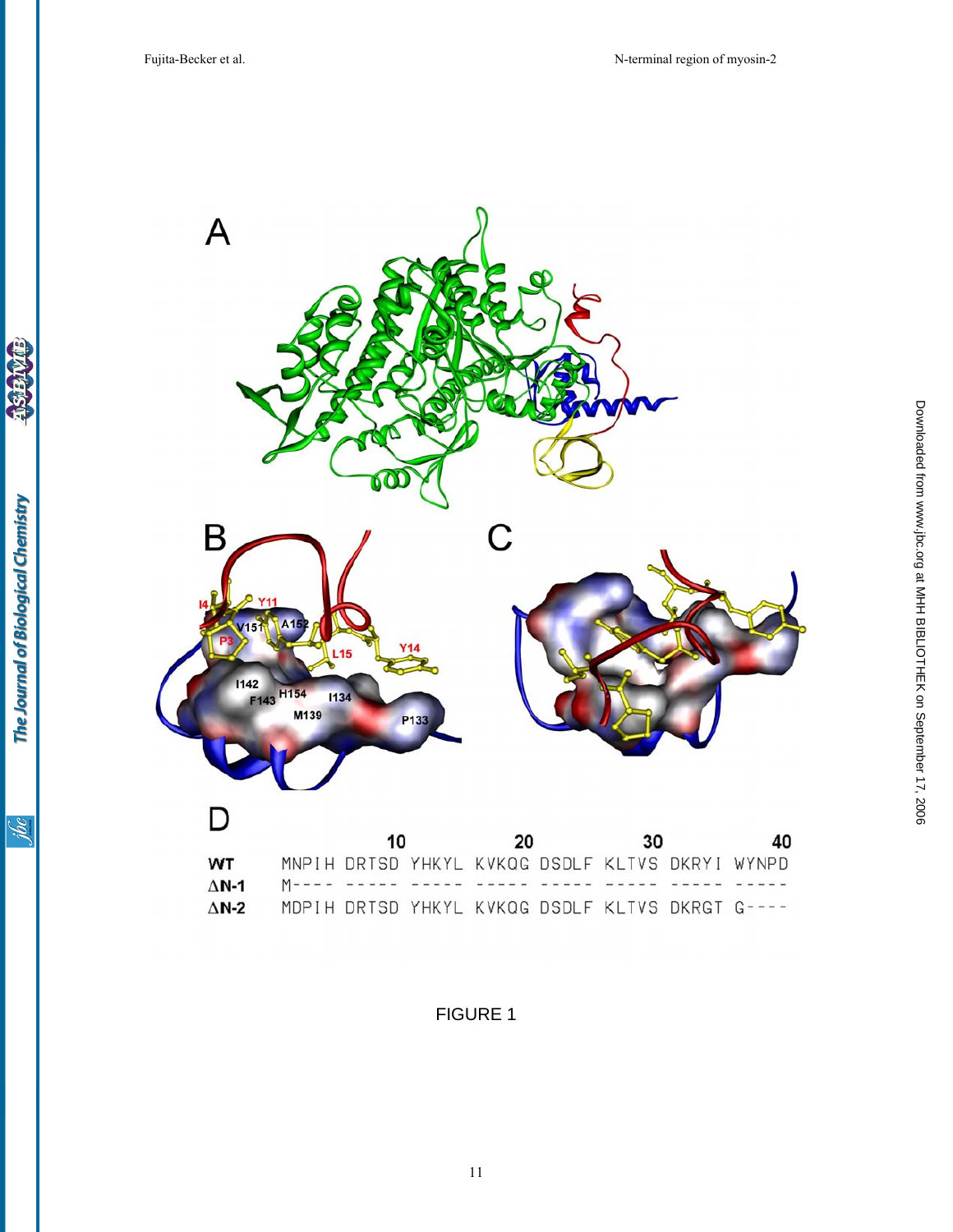Downloadedfrom [www.jbc.org](http://www.jbc.org) at MHH BIBLIOTHEK on September 17, 2006

Downloaded from www.j.pc.org at MHH BIBLIOTHEK on September 17, 2006



FIGURE 2

**CEDA**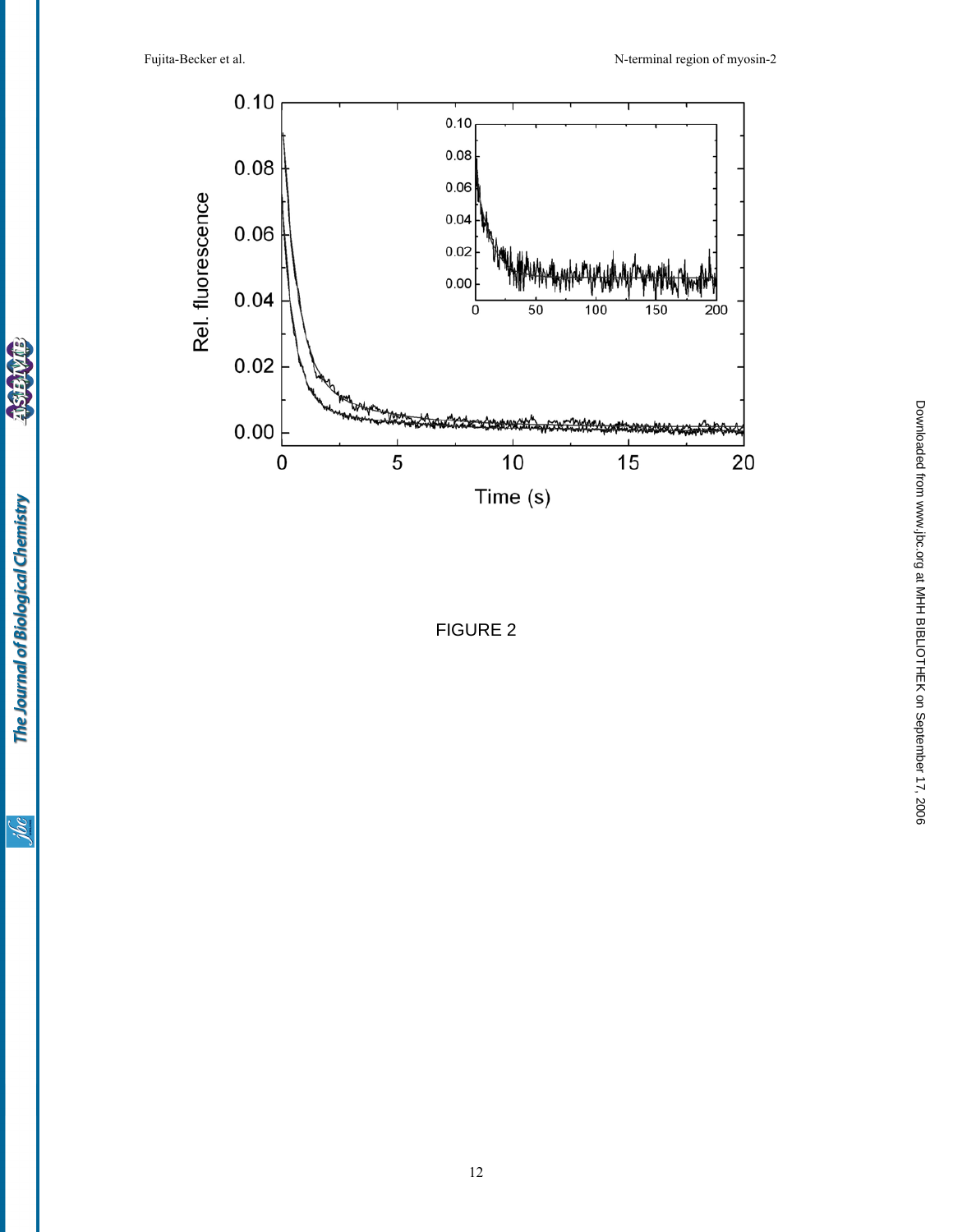

**Add** 

The Journal of Biological Chemistry

FIGURE 3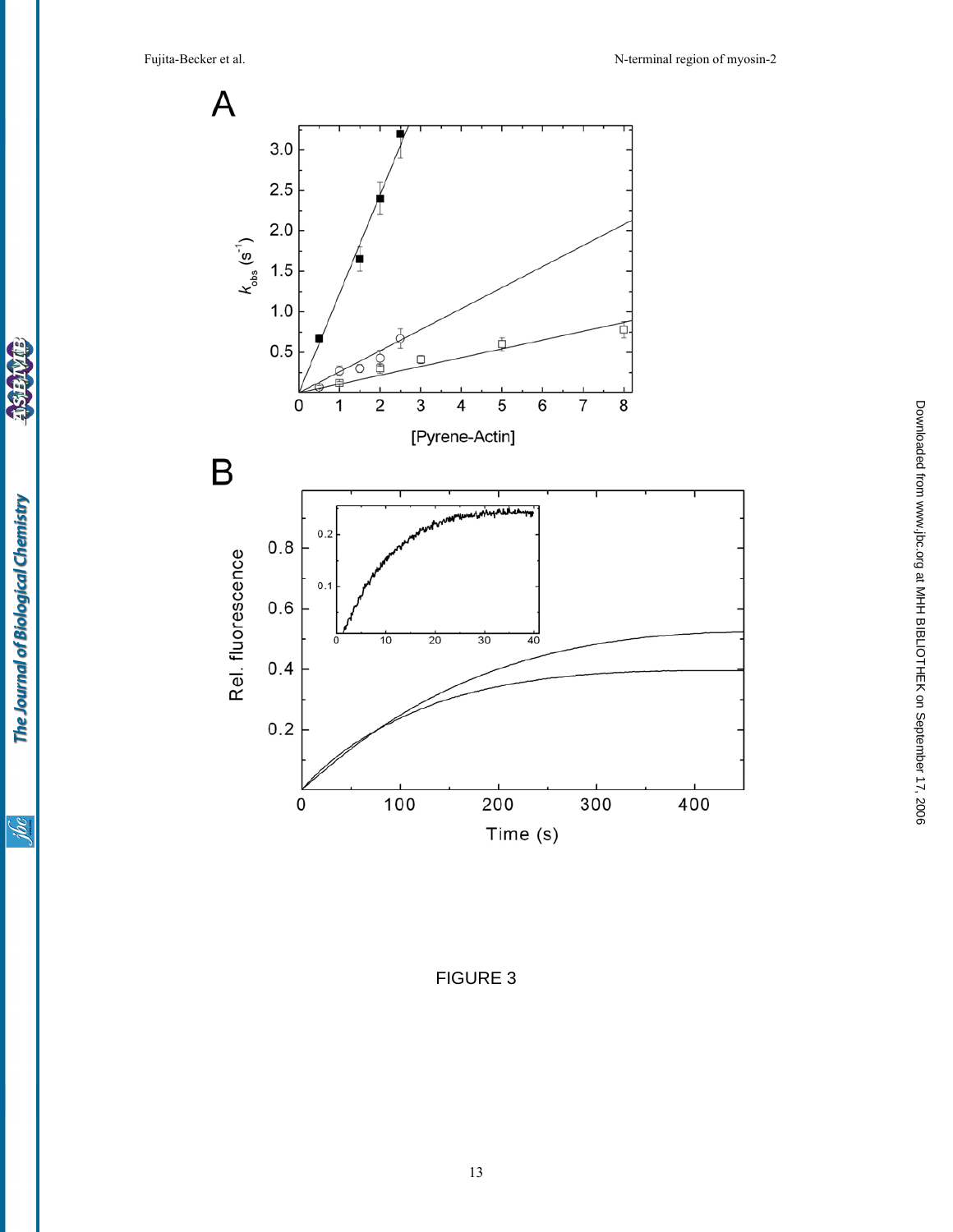

FIGURE 4

**CEDA** 

**THE REAL**